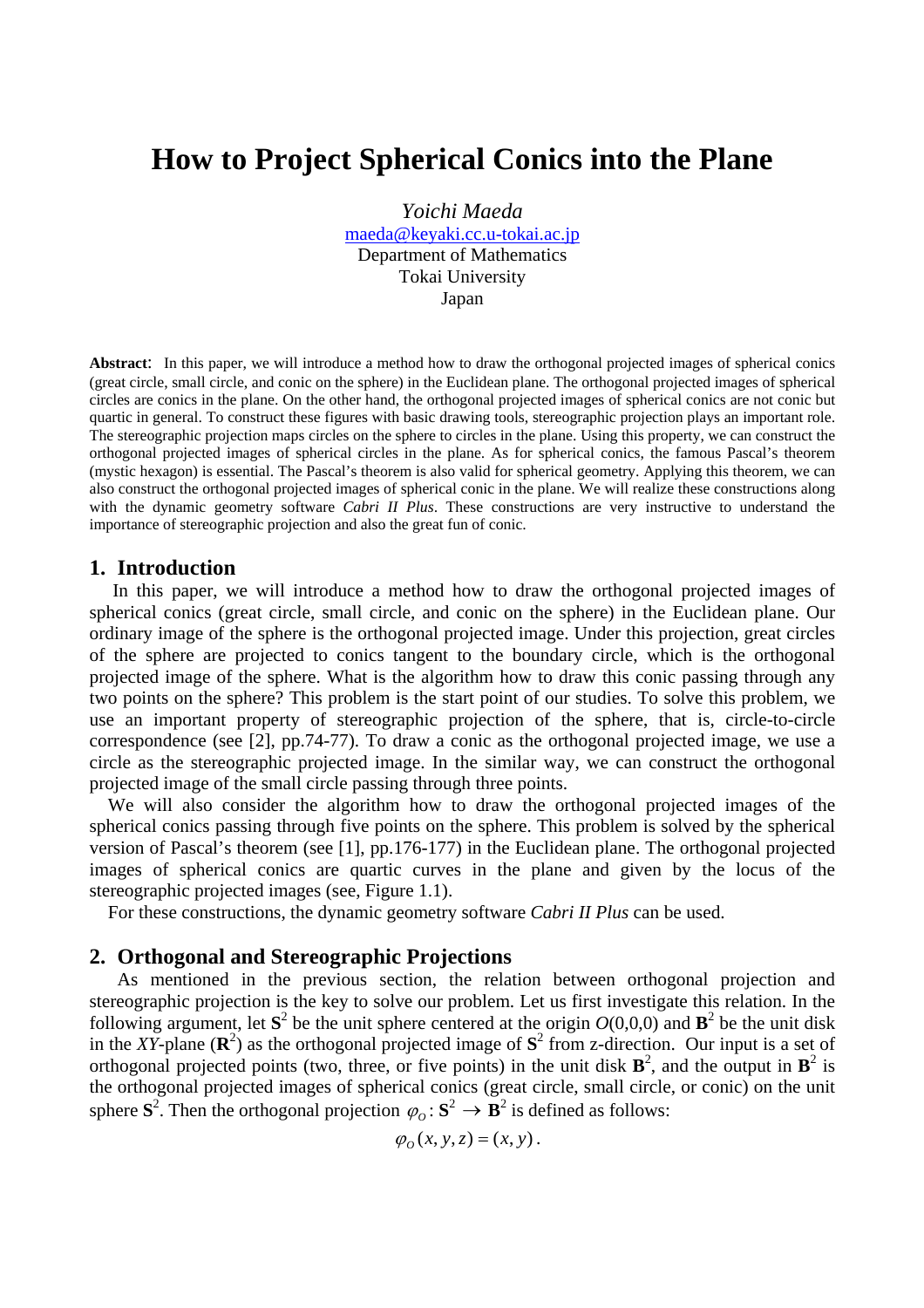

**Figure 1.1** Quartic curve as the orthogonal projected image of a spherical ellipse.

Note that this map is two-to-one except for the Equator, therefore in the following argument, assume that the inputs of orthogonal projected points are regarded as the points on the northern hemisphere of  $S^2$ .

On the other hands, stereographic projection of  $S^2$  from the North Pole  $N(0,0,1)$  into the *XY*-plane  $\varphi_s : \mathbf{S}^2 \setminus \mathbb{N} \to \mathbf{R}^2$  is defined as follows:

$$
\varphi_S(x, y, z) = \left(\frac{x}{1-z}, \frac{y}{1-z}\right).
$$

In this case, this map is one-to-one. Stereographic projection plays very important roles in the various fields of mathematics because this projection preserves angles (conformal mapping) and also has the strong property "circle-to-circle correspondence". We use the latter property in the following argument. The map  $\varphi_s$  projects the northern (southern) hemisphere into the outside (inside) of  $\mathbf{B}^2$ , respectively. The important fact is that the Equator is fixed under both projections  $\varphi$ <sub>o</sub> and  $\varphi$ <sub>s</sub>.

Our actual constructions are done in the *XY*-plane, hence the maps  $\varphi_s \circ \varphi_o^{-1}$  and  $\varphi_o \circ \varphi_s^{-1}$  are essential. The map  $\varphi_s \circ \varphi_o^{-1} : \mathbf{B}^2 \to \mathbf{R}^2$  is written as follows:

$$
\varphi_s \circ \varphi_o^{-1}(x, y) = \left( \frac{x}{1 \pm \sqrt{1 - x^2 - y^2}}, \frac{y}{1 \pm \sqrt{1 - x^2 - y^2}} \right),
$$
\n(2.1)

and also the map  $\varphi_o \circ \varphi_s^{-1} : \mathbf{R}^2 \to \mathbf{B}^2$  is written as follows:

$$
\varphi_O \circ \varphi_S^{-1}(x, y) = \left(\frac{2x}{x^2 + y^2 + 1}, \frac{2y}{x^2 + y^2 + 1}\right). \tag{2.2}
$$

Geometrical constructions of these maps determined by the equations (2.1) and (2.2) are very simple. The algorithms are as the followings (see Figures 2.1 and 2.2):

### **Algorithm 2.1(Stereographic projected points from an orthogonal projected point)**

**Input:** orthogonal projected point  $\vec{P}$  in  $\vec{B}^2$ .

1. Draw the line *OP*, and two lines *L1* and *L2* perpendicular to *OP* passing through *O* and *P*.

- 2. Let *N'* be one of the intersections of  $L_1$  and the unit circle. Let  $P_1$  and  $P_2$  be two intersections of  $L_2$  and the unit circle. Assume that  $P_1$  and  $N'$  are on the same side of  $OP$ .
- 3. Let  $Q_1$  be the intersection of  $N'P_1$  and  $OP$ . Let  $Q_2$  be the intersection of  $N'P_2$  and  $OP$ .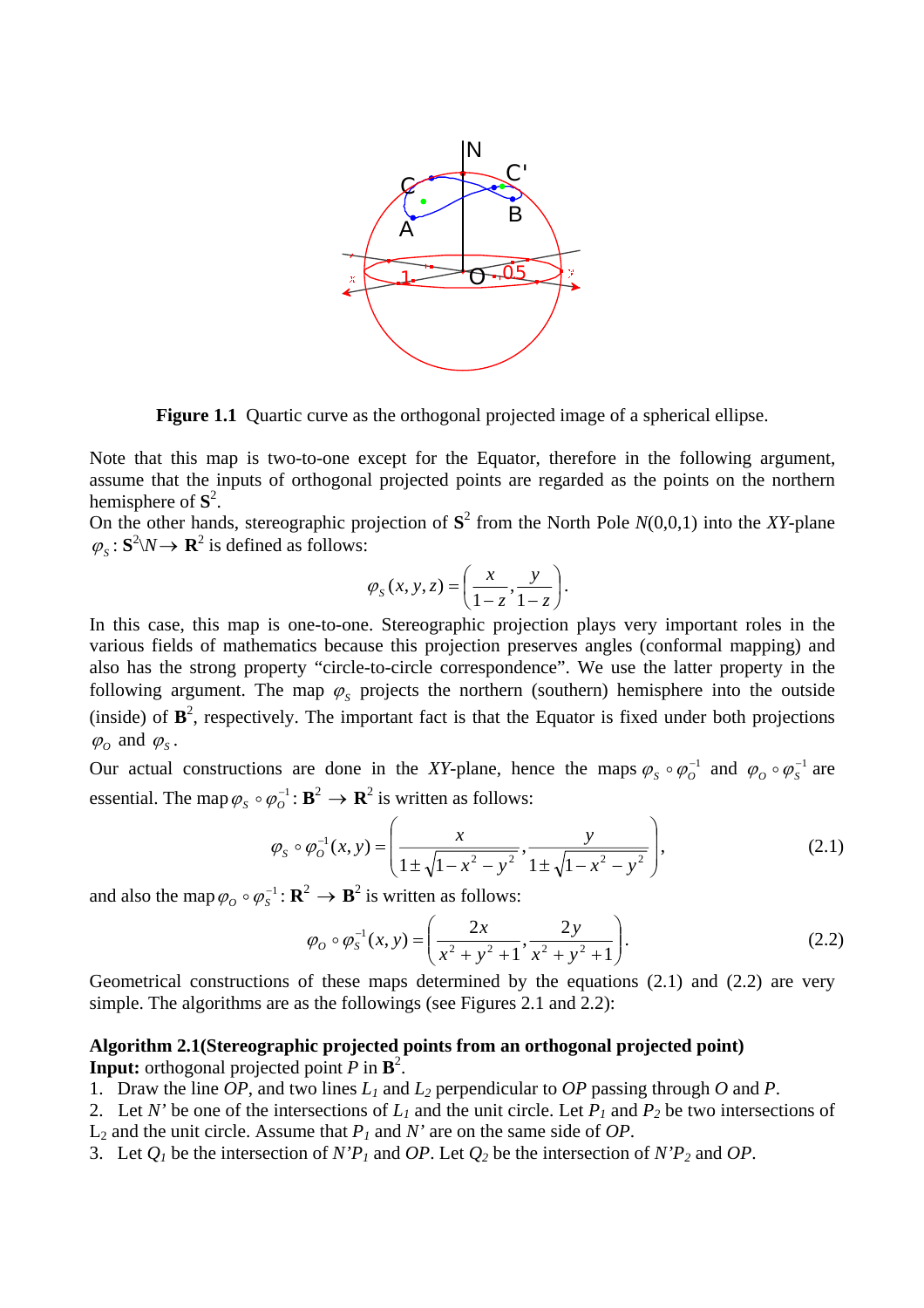**Output:**  $Q_1$  is the stereographic projected point of *P* on the northern hemisphere.  $Q_2$  is that of *P* on the southern hemisphere.



**Figure 2.1** Construction of stereographic projected points from an orthogonal projected point.

### **Algorithm 2.2(Orthogonal projected point from a stereographic projected point) Input:** stereographic projected point  $Q$  in  $\mathbb{R}^2$ .

1. Draw the line *OQ*, and the line *L1* perpendicular to *OQ* passing through *O*.

2. Let *N'* be one of the intersections of  $L_1$  and the unit circle. Let  $Q_1$  ( $\neq$  *N'*) be another intersection of *N'Q* and the unit circle.

3. Draw the line  $L_2$  perpendicular to  $OQ$  passing through  $Q_1$ . Let P be the intersection of  $L_2$  and *OQ*.

**Output:** *P* is the orthogonal projected point of *Q*.





# **3. Great and Small Circles on S<sup>2</sup>**

Since a spherical circle on  $S^2$  is the intersection of a certain plane and  $S^2$ , the orthogonal projected image of the spherical circle is a conic in  $\mathbf{B}^2$ . On the other hand, its stereographic projected image is a circle in  $\mathbb{R}^2$ . Combining these facts, we can get the following algorithms (see Figures 3.1 and 3.2):

#### **Algorithm 3.1(Great circle passing through two points)**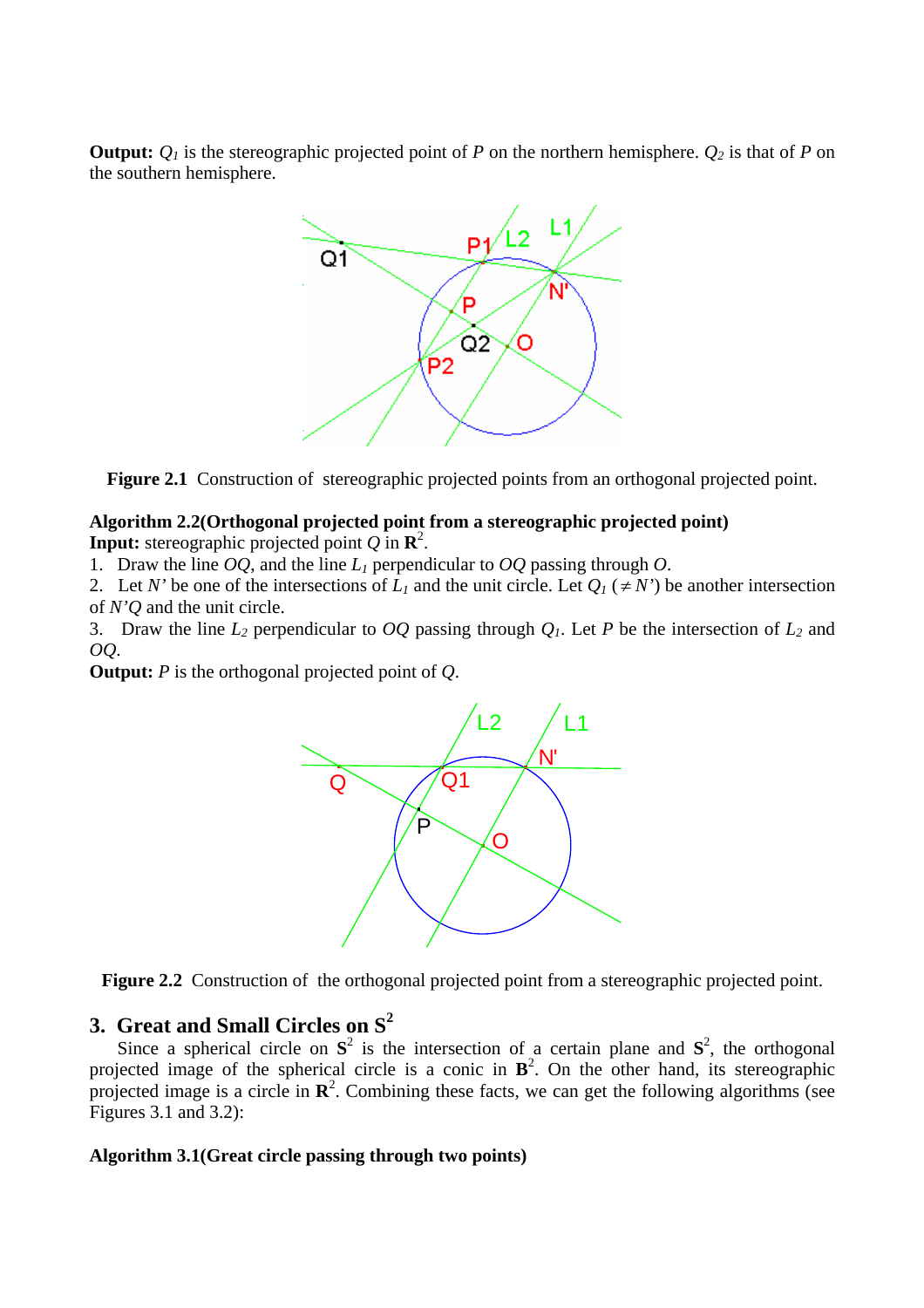**Input:** two orthogonal projected points  $P_1$  and  $P_2$  in  $\mathbf{B}^2$ .

- 1. Create two antipodal points  $P_1$ <sup>\*</sup> and  $P_2$ <sup>\*</sup> of  $P_1$  and  $P_2$  with respect to *O*.
- 2. Create three stereographic projected points  $Q_1$ ,  $Q_2$ , and  $Q_1$ <sup>\*</sup> of  $P_1$ ,  $P_2$ , and  $P_1$ <sup>\*</sup>.
- 3. Let  $E_1$  be one of the intersections of the unit circle and the circle passing through  $Q_1$ ,  $Q_2$ , and *Q1\**.
- 4. Draw the conic *C* passing through five points  $P_1$ ,  $P_2$ ,  $P_1$ <sup>\*</sup>,  $P_2$ <sup>\*</sup>, and  $E_1$ .

**Output:** *C* is the orthogonal projected image of the great circle on  $S^2$ .



**Figure 3.1** Construction of the orthogonal projected image of a great circle.

#### **Algorithm 3.2(Small circle passing through three points)**

**Input:** three orthogonal projected points  $P_1$ ,  $P_2$ , and  $P_3$  in  $\mathbf{B}^2$ .

- 1. Create three stereographic points  $Q_1$ ,  $Q_2$ , and  $Q_3$  of  $P_1$ ,  $P_2$ , and  $P_3$ .
- 2. Take two points  $Q_4$  and  $Q_5$  on the circle passing through  $Q_1$ ,  $Q_2$ , and  $Q_3$ .
- 3. Create two orthogonal projected points  $P_4$  and  $P_5$  of  $Q_4$  and  $Q_5$ .

4. Draw the conic C passing through five points  $P_1$ ,  $P_2$ ,  $P_3$ ,  $P_4$ , and  $P_5$ .

**Output:** *C* is the orthogonal projected image of the small circle on **S**<sup>2</sup> .



**Figure 3.2** Construction of the orthogonal projected image of a small circle.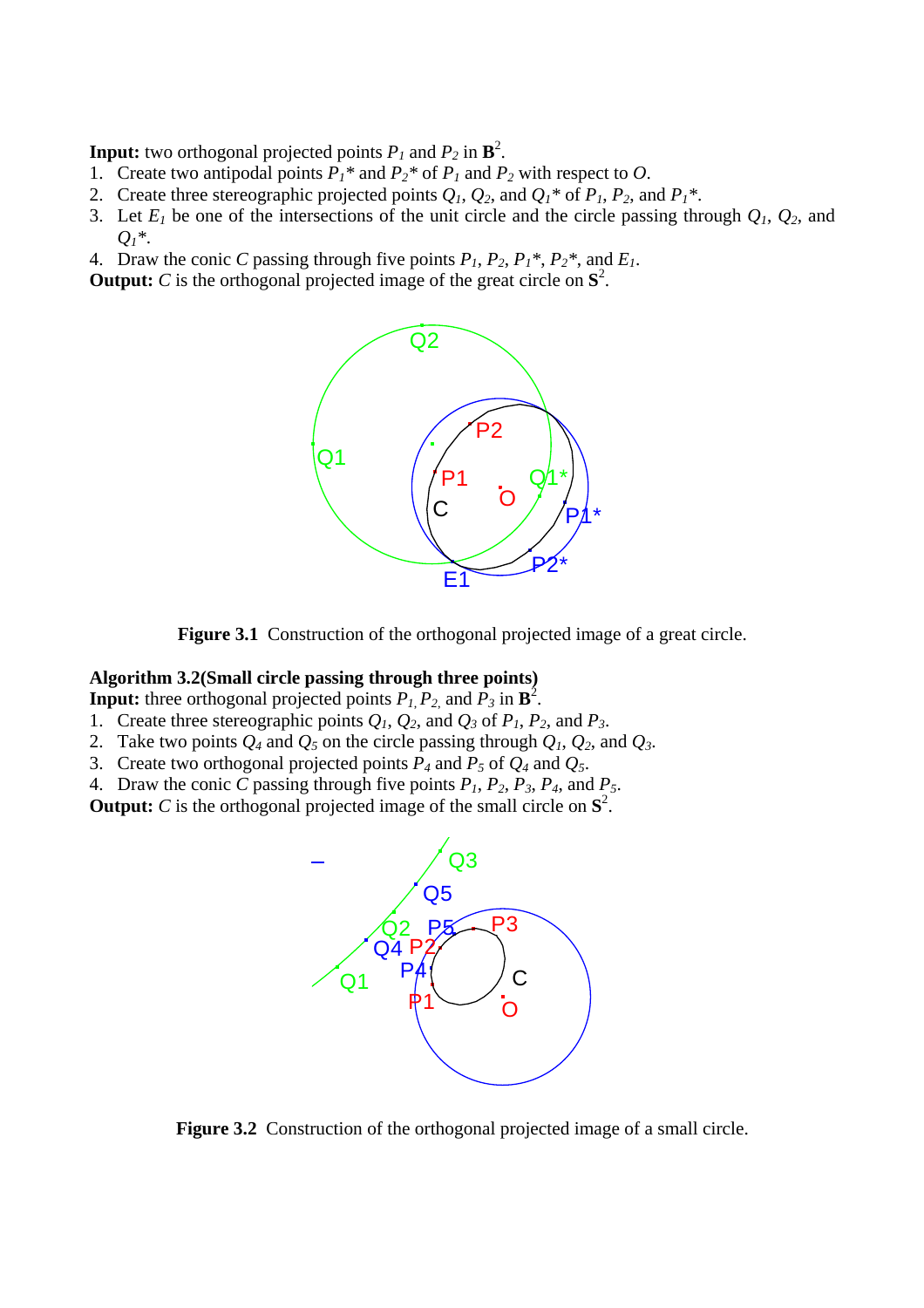Note that in Figure 3.1 the stereographic projected image of a great circle intersects with the unit circle at two symmetric points with respect to O.

# **4. Pascal's Theorem on S<sup>2</sup>**

 First, let us review Pascal's theorem (mystic hexagon) (see [1], pp.176-177 and [2], pp.147- 148) and its application how to draw conics in the plane  $\mathbb{R}^2$ .

**Theorem 4.1(Blaise Pascal)** If a hexagon is inscribed in a smooth conic, the intersections of opposite sides of the hexagon are collinear (see Figure 4.1).



**Figure 4.1** Pascal's mystic hexagon.

This theorem tells us the reason why a smooth conic is determined by five points. The algorithm to draw conics is as follows:

#### **Algorithm 4.1(Conic in the plane)**

**Input:** five points  $P_1$ ,  $P_2$ ,  $P_3$ ,  $P_4$ , and  $P_5$  in  $\mathbb{R}^2$ .

- 1. Draw any line  $L_{56}$  passing through  $P_5$ .
- 2. Draw four lines  $L_{12}=P_1 \cup P_2$ ,  $L_{23}=P_2 \cup P_3$ ,  $L_{34}=P_3 \cup P_4$ , and  $L_{45}=P_4 \cup P_5$ .
- 3. Draw the line  $L_0$  passing through  $L_{12} \cap L_{45}$  and  $L_{23} \cap L_{56}$ .
- 4. Draw the line  $L_{61}$  passing through  $L_{34} \cap L_0$  and  $P_1$ .
- 5. Create the intersection  $P_6$  of  $L_{56}$  and  $L_{61}$ .
- 6. Draw the trace *C* of  $P_6$  rotating the line  $L_{56}$  around the point  $P_5$ .

**Output:** *C* is the conic passing through five points.

The line  $L_0$  is called the *Pascal line*. Our main intention is to extend Algorithm 4.1 in  $\mathbb{R}^2$  to that on **S**<sup>2</sup>. For this purpose, we have to go back to the definition of spherical conic.

**Definition 4.1(Spherical conic)** A spherical conic is the intersection of a sphere and an elliptic cone centered at the center of the sphere.

This definition is quite different from that of ordinary conic in the plane with two foci and a string with a certain length. However, the next proposition assures us that Definition 4.1 is appropriate.

**Proposition 4.1** Let  $C(\sin c, 0, \cos c)$  and  $C'(-\sin c, 0, \cos c)$  be two points on  $S^2$  where  $0 < c < \pi/2$ . The spherical ellipse is determined as the locus of the point P on  $S^2$  satisfying *arc*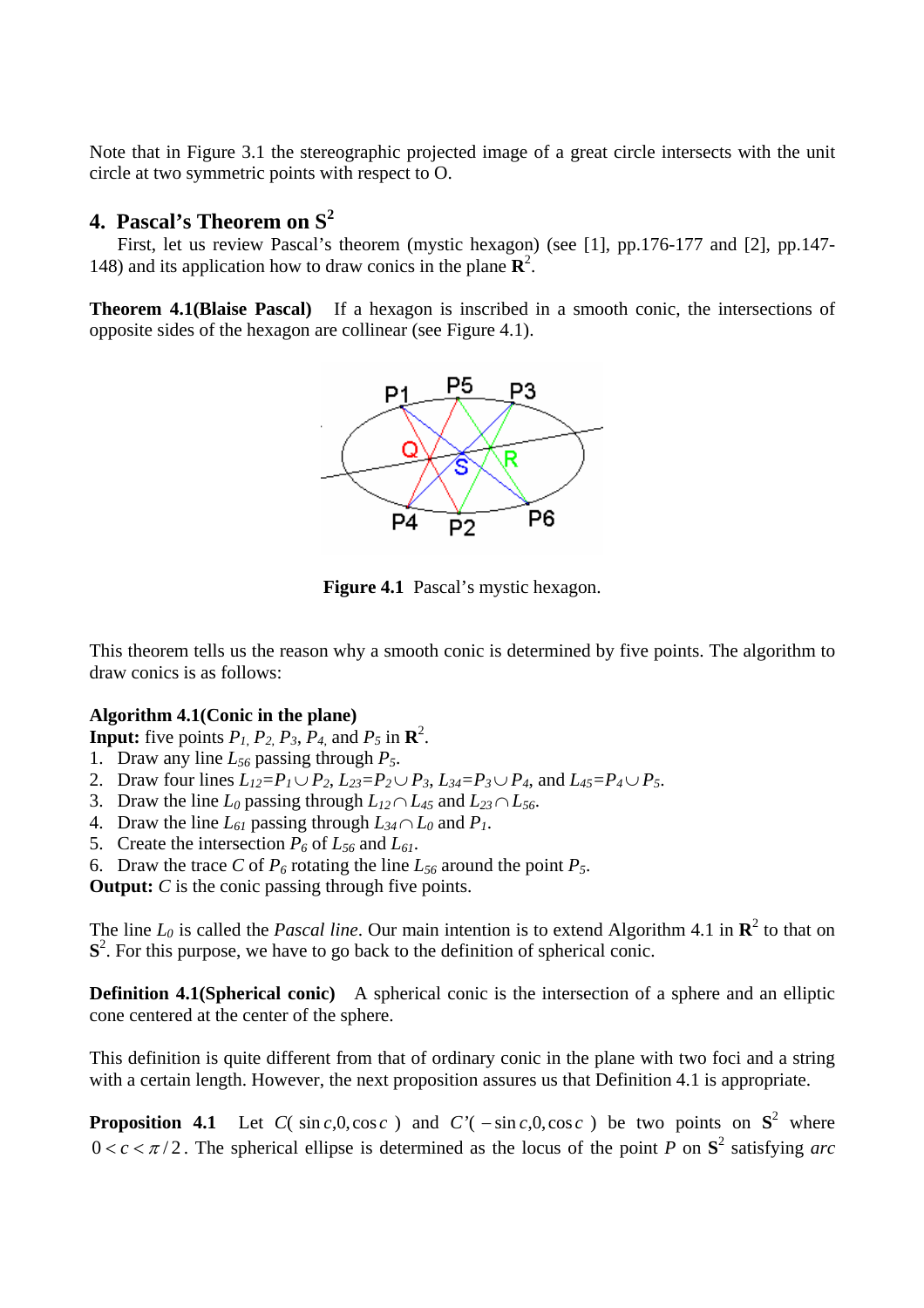*length*(*CP*)+*arc length*(*C'P*)=2*a* where  $c < a < \pi/2$ . Then this spherical ellipse is on the intersection of  $S<sup>2</sup>$  and a cone centered at the origin determined by the following equation:

$$
\frac{x^2}{\tan^2 a} + \frac{y^2}{\tan^2 b} = z^2
$$
 (4.1)

where  $\cos b = \cos a / \cos c$ .

**Remark 4.1** Points  $C(\sin c, 0, \cos c)$  and  $C'(-\sin c, 0, \cos c)$  are foci of this spherical ellipse. Note that  $0 < b < a$ . In fact, Point  $A(\sin a, 0, \cos a)$  is one of the end points of major axis of this spherical ellipse. And Point  $B(0, \sin b, \cos b)$  is one of the end points of minor axis as in Figure 1.1 (see [3]).

**Proof.** Let  $P(x, y, z)$  be a point on the spherical ellipse. Then,

$$
\cos \angle COP = x \sin c + z \cos c, \sin \angle COP = \sqrt{1 - (x \sin c + z \cos c)^2},
$$
  

$$
\cos \angle C'OP = -x \sin c + z \cos c, \sin \angle C'OP = \sqrt{1 - (-x \sin c + z \cos c)^2}.
$$

 $cos(\angle COP + \angle C'OP) = cos 2a$  implies that

$$
z^{2} \cos^{2} c - x^{2} \sin^{2} c - \cos 2a = \sqrt{(1 - (x \sin c + z \cos c)^{2})(1 - (-x \sin c + z \cos c)^{2})}.
$$

Squaring the both sides of the above equation,

$$
-2\cos 2a(z^2\cos^2 c - x^2\sin^2 c) + \cos^2 2a = 1 - 2(x^2\sin^2 c + z^2\cos^2 c),
$$

equivalently,

$$
\frac{x^2}{\sin^2 a / \sin^2 c} + \frac{z^2}{\cos^2 a / \cos^2 c} = 1.
$$

Now, using  $\cos b = \cos a / \cos c$  and  $x^2 + y^2 + z^2 = 1$ ,

$$
\frac{x^2}{\sin^2 a / (\sin^2 a - \cos^2 a \tan^2 b)} + \frac{z^2}{\cos^2 b} = x^2 + y^2 + z^2.
$$

Consequently, we get the equation (4.1).

As a corollary, we obtain the following.

**Corollary 4.1** For any spherical conic *C* on  $S^2$ , there exist two points  $F_1$ ,  $F_2$  on  $S^2$  and a positive number  $l < \pi$  such that

$$
C = \{ P | PF_1 + PF_2 = l \} \cup \{ P | PF_1^* + PF_2^* = l \}
$$
  
=  $\{ P | PF_2^* - PF_1 = \pi - l \} \cup \{ P | PF_1 - PF_2^* = \pi - l \}$ 

where  $F_1^*$  and  $F_2^*$  are the antipodal points of  $F_1$  and  $F_2$ , respectively.

In the next, let us show that the Pascal's theorem is valid for spherical geometry.

**Theorem 4.2** If a spherical hexagon is inscribed in a spherical conic, the intersections of opposite sides of the hexagon are collinear.

**Proof.** Let us consider a central projection of  $S^2$  on a certain plane. Note that the central projected image of a great circle is a line in the plane. Since a spherical conic is the intersection of  $S<sup>2</sup>$  and an elliptic cone, the central projected image of a spherical conic is a conic section in the plane. Then it is clear that the Pascal's theorem in the plane implies the Pascal's theorem on the sphere.